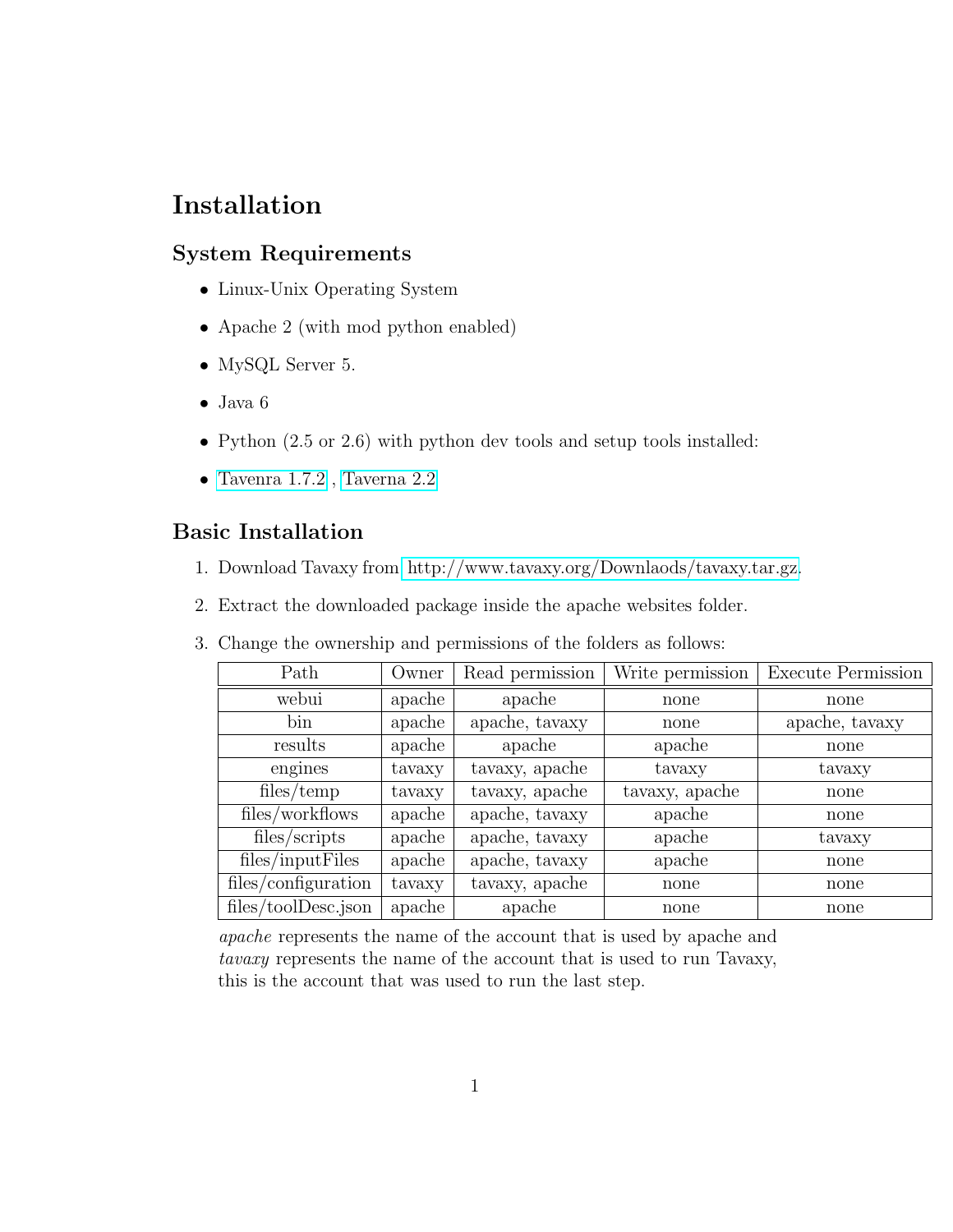4. Configure the bin folder to be a mod python enabled directory Add this to apache configuration file

```
<Directory ROOT_PATH/bin>
   AddHandler mod_python .py
   PythonHandler mod_python.publisher
  PythonDebug On
</Directory>
```
5. Navigate to the *ROOT\_PATH* (tavaxy folder) and run the following commands:

sudo python builder.py python setup.py

This installs required python packages, for any error, contact your system ad

- 6. Create a user at MySQL that Tavaxy will use.
- 7. Create two schemas named galaxy0 and users. Assign all privileges of these two schemas to the created account. Note that changing the names of these two schemas required editing two configuration files, the configuration file at  $PATH$ /files/configuration/config.cfg and the configuration file at  $ROOT\_PATH$ /engines/galaxy/universe\_wsgi.ini.
- 8. Navigate to the *ROOT\_PATH* and run the following command:

python setup.py

- 9. Navigate to web *address*/webui/config.html to continue the configuration process.
- 10. To start Tavaxy, navigate to  $ROOT\_PATH$ /engines/galaxy and run the following command:

sh run.sh --reload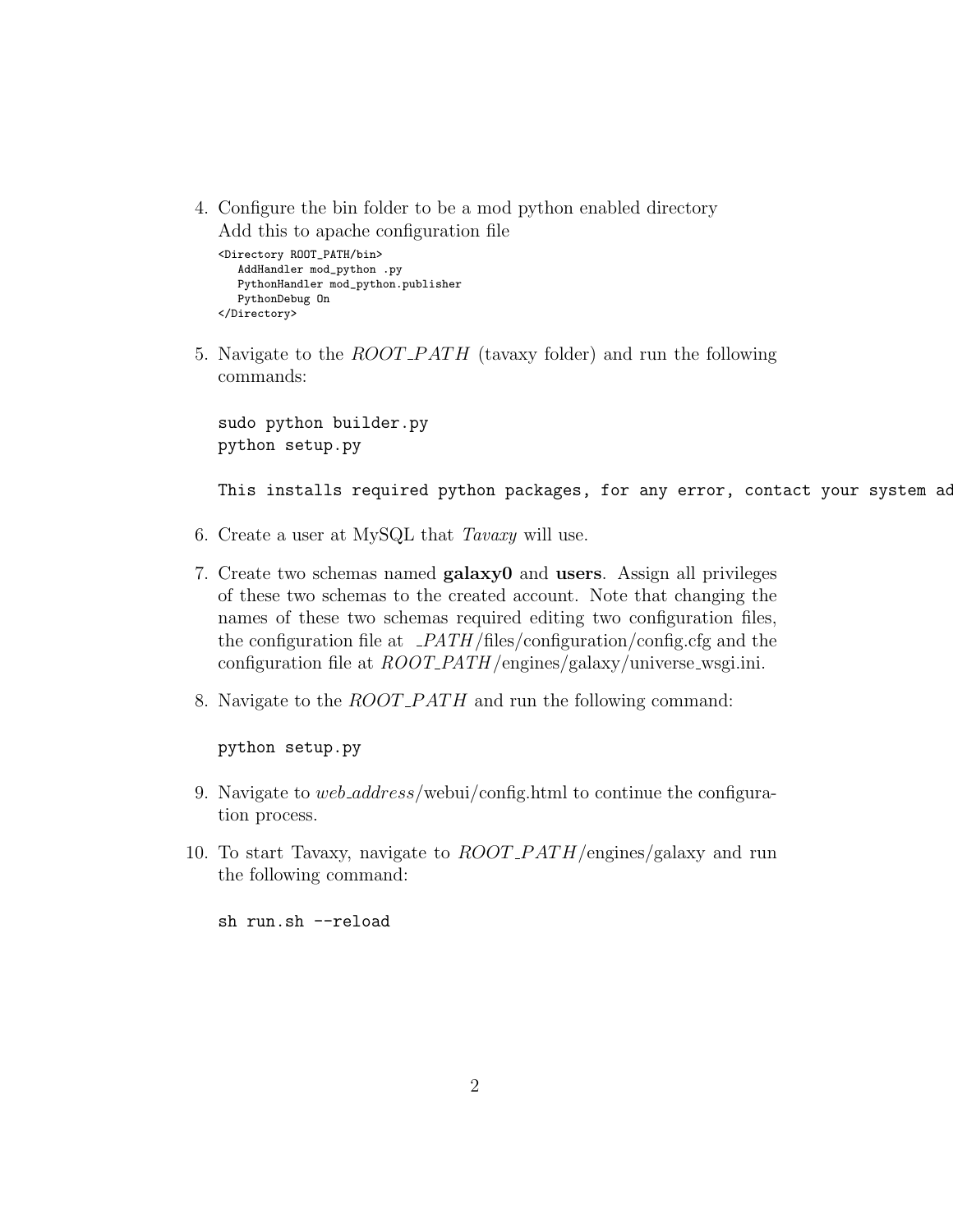### Installation Issues

- Installing MySQLdb will fail if MySQL database development files are not available. For ubuntu users installing the MySQLdb from the package manager solves this issue.
- Tools within tavaxy are not installed within the system, they must be installaled by the system administrator. The prebuilt binaries for the tools withing tavaxy under linux x64 can be found in the Software Packges tab at [www.tavaxy.org.](file:www.tavaxy.org) Links to the each tool pages for installation of other architectures are also available. For tools that are not availale within Tavaxy refer to [A](#page-3-0)dding new tool section.

### Cluster Installation

Tavaxy can be configured to run jobs over cluster configured with pbstorque. In order to configure Tavaxy to work over cluster the following items must be taken into consideration:

- All tools must be installed on all execution nodes.
- The following directories must be shared between execution nodes with the same paths as the main node (between brackets is the default path):
	- workflows directory  $(ROOT\_PATH/\text{files}/\text{workflows})$
	- scripts directory  $(ROOT\_PATH/\text{files/scripts})$
	- tool data directory  $(ROOT\_PATH/engines/galaxy/tool-data)$
	- pbs scripts directory  $(ROOT\_PATH / engines / database / obs)$
	- working directory  $(ROOT\_PATH / engines / database / job\_working\_directory)$
	- temporary directory  $(ROOT\_PATH/engines/database/tmp)$

Input and output files are copied from the main node to the execution node prior to job execution and from the execution node to the main node after job execution is completed. Therefore there must be two way access between each node and the main node via ssh without password prompt. To enable the cluster mode edit the following properties in the configuration file located at  $ROOT\_PATH / files / configuration / config.cfg$ :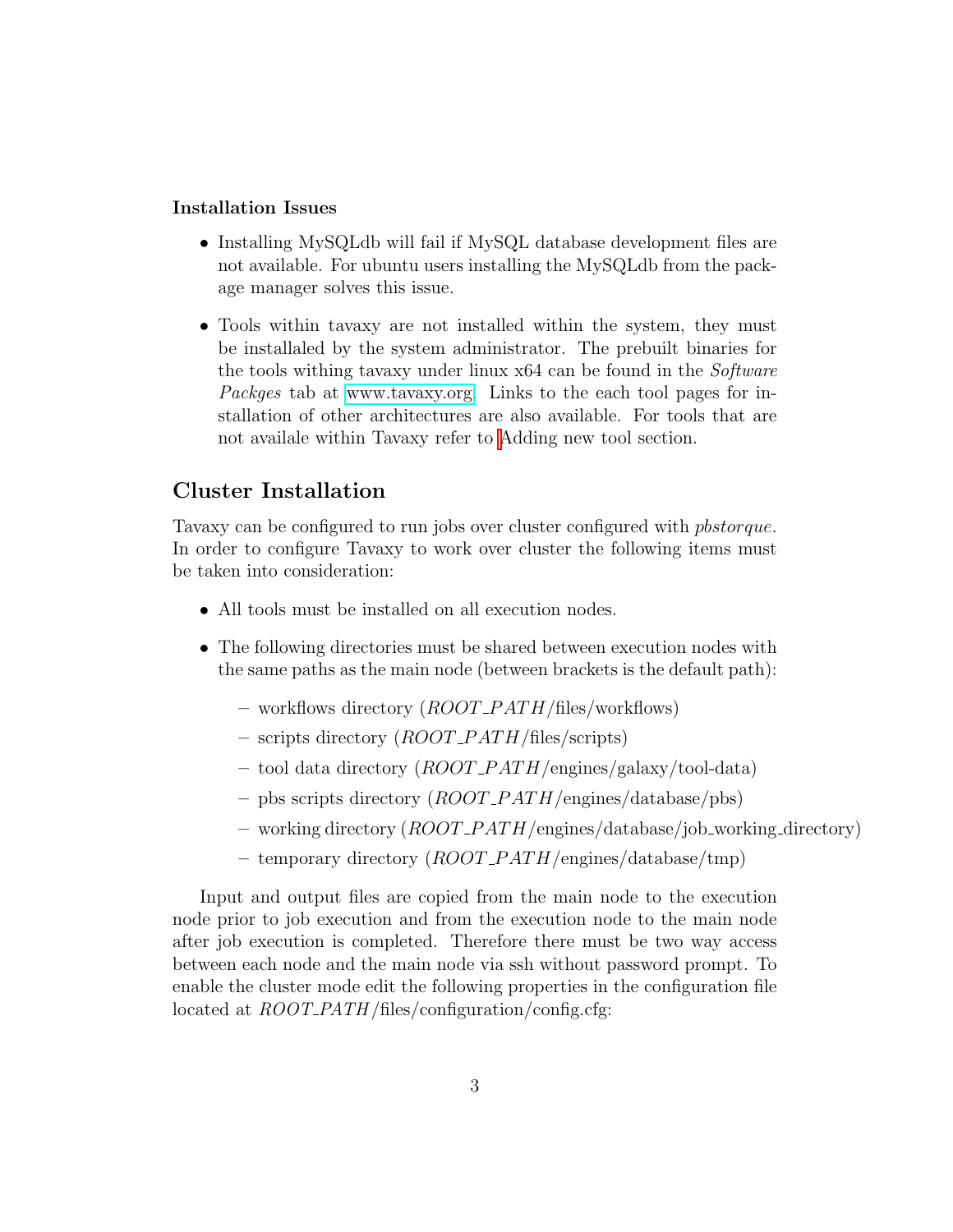- cluster, under the Execution section, set it to  $\omega$  to enable job execution on the cluster and to off to disable job execution over the cluster.
- user, under the Execution section, set it to the name of the user account to be used for ssh between the nodes, in case there is no user name required, leave it blank.
- parallel, under the Execution section, this is responsible for determining the maximum number of jobs to execute in parallel when the node is being executed iteratively over an input data set, set it to  $\theta$  to disable this limit.
- mainnode, under the Execution section, set it to the name of the main node, not the ip-address.

# Cloud Installation

Refer to the Tavaxy on Cloud manual.

## Adding a new tool

<span id="page-3-0"></span>To add a new tool to Tavaxy a tool description file must be created and added to a directory inside the tools directory at  $ROOT$ - $PATH$ /engines/galaxy/tools and the path to place it in a specific place on the left panel a record must be added to the tools configuration file at  $ROOT$ -PATH/engines/galaxy/configuration/tool<sub>c</sub>onf.xml.

### Tool Description File

This file is responsible for defining the tool to the Tavaxy system, the command line the parameters, the input and output ports of the tool on interface are all generated from the tool description file. This file is written in xml and is composed of 5 main tags inputs, description, command, outputs and help with a root tag tool.

tool This is responsible for defining the id of the tool which must be unique among all tools, whether this tool will support running over the cloud or not and the tool name. It takes the following format:

<tool id='id of the tool' name='name of the tool' cloud='true or false'>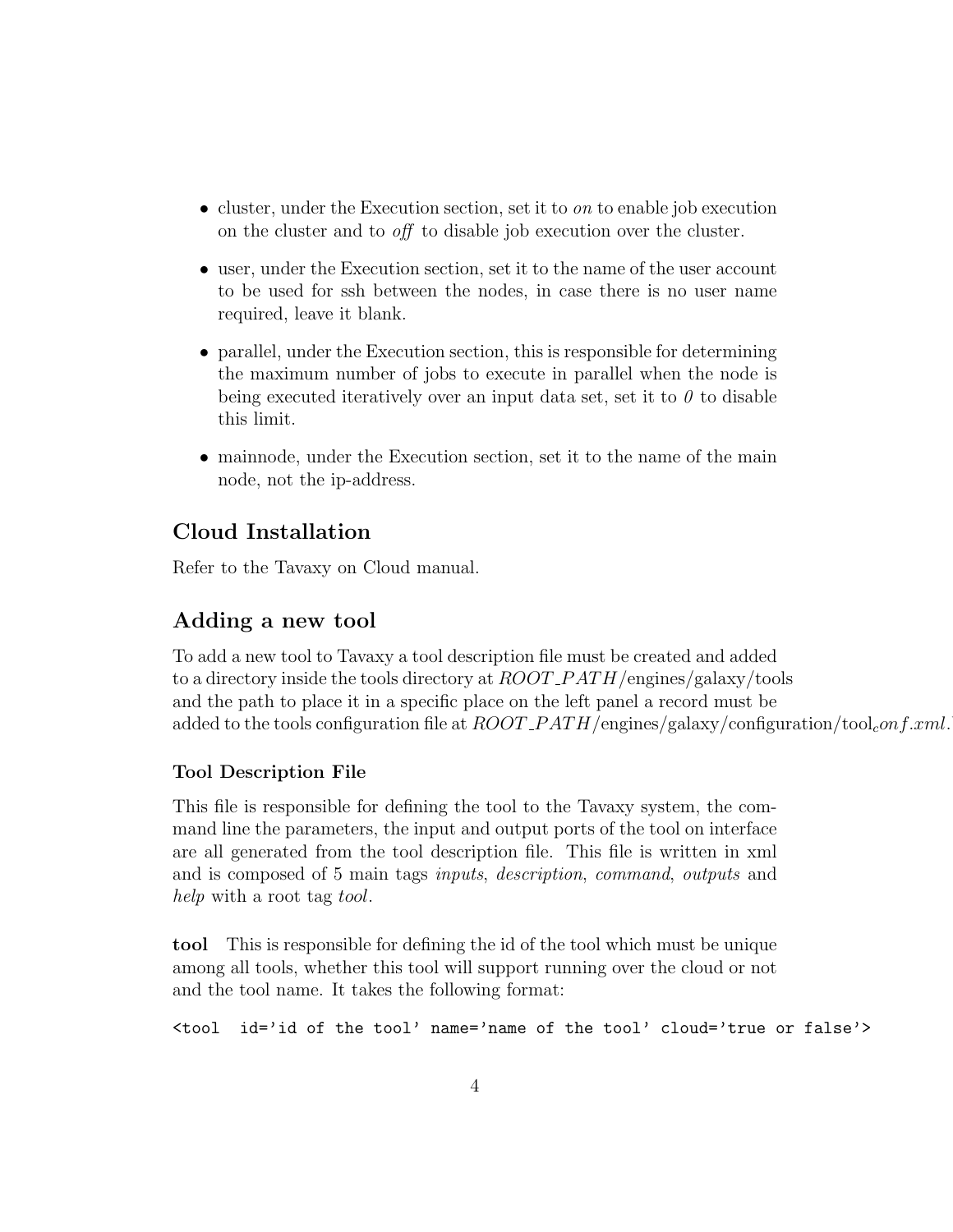description The text within this tag is what appears under the tool name in the left panel in the workflow editor. In order for this description to appear in the left panel a new record must be added to the tool descriptions configuration file at  $ROOT.PATH$  files/toolDesc.json. This is a file containing a json object with each tool id (key) assigned to the descriptiont (value).

command This is responsible for defining the command that will be used to run this tool. This tag takes the following format:

```
<command interpreter="...">...</command>
```
The interpreter defines the interpreter to be used to run this tool either perl, python, sh. The command itself is written within the command tag. This command is written in [Cheetah template](http://www.cheetahtemplate.org/) where variables are the unique names of inputs and outputs.

inputs This is the parent tag for the list of tags describing the input ports and parameters for this tool. Each input port or parameter is defined with a param tag. Within the param tag each input port or parameter is given a name which must be unique among all inputs and outputs, label which will appear on the interface and type. There are four different types:

- data, this type is used to define an input port. In this case the following attributes must be set
	- format, the most generic format is data, it can be Fasta, fastq, etc.
	- depth, this defines the depth of the input list that this tool supports, 0 means it handles a single token, 1 means it handles a list of tokens, 2 means it handles a list of a list of tokens, 'inf' means it handles a list with any depth.
- select, this type is used to define a parameter which its value is chosen from list of options. In this case the following parameters attributes must be set:
	- multipe, which is either true or false, this defines whether multiple values can be selected from the available options or not. In this case the display must be set to checkboxes.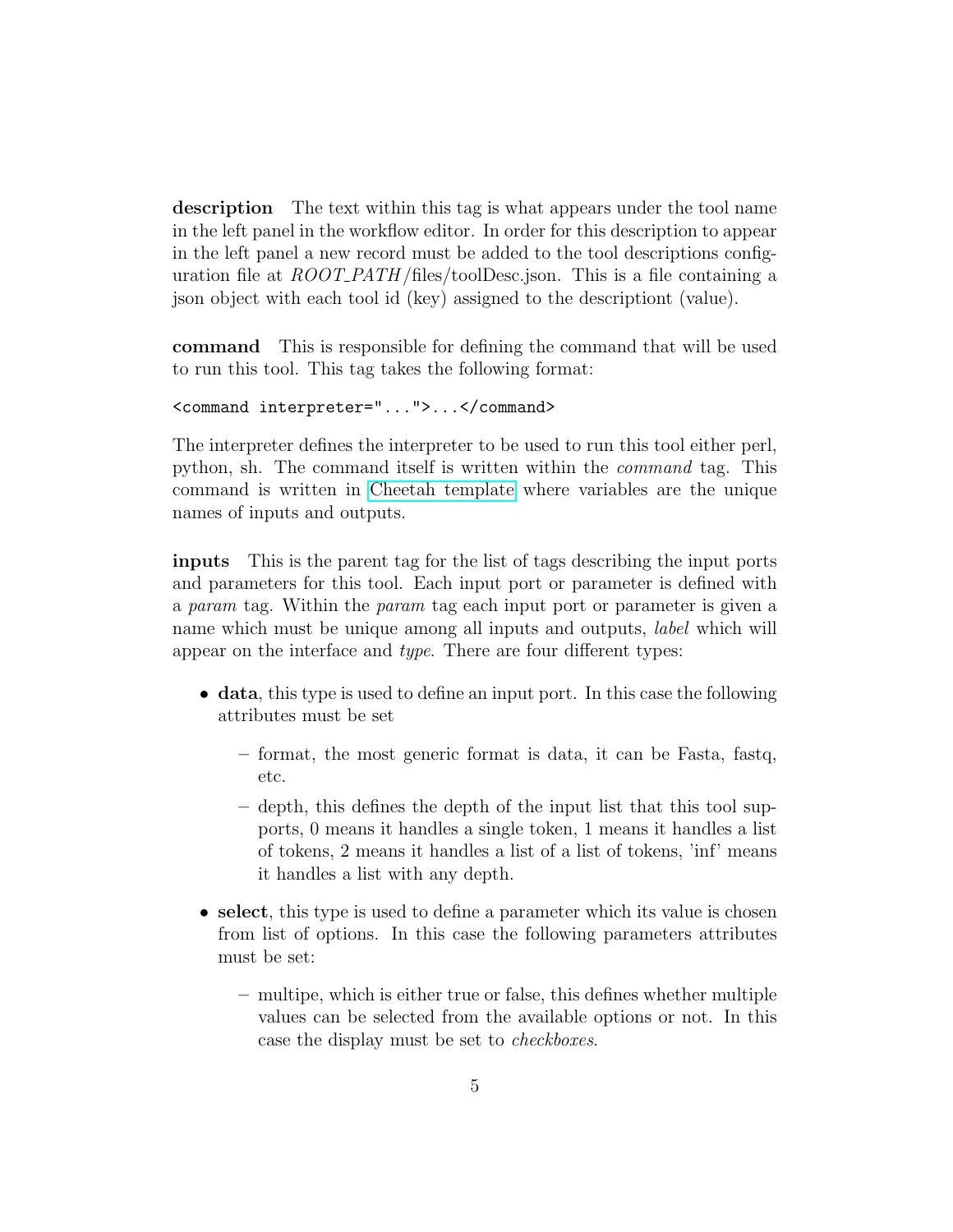- display, this defines how the options are displayed, the default is a drop down list when display is not set, radio boxes when display is set to radio and checkboxes when display is set to checkboxes.
- separator, in case that multiple is set to true, the separator should be set to the character that will be used to separated the selected values. The default separator is the comma.

After setting the above attributes the options must be listed in the following format:

```
<param type="select" name="unique name" label="...">
<option value="value1" selected="true">option1</option>
<option value="value2">option2</option>
<option value="value3">option3</option>
</param>
```
- boolean, this type is used to define a parameter which takes one to two values. The following attributes must be set:
	- checked, this is set to either true or false, it defines whether the default of this paramter is to be set to true or false.
	- truevalue, the value to be assigned to this parameter when it is checked.
	- falsevalue, the value to be assigned to this paramter when it is not checked.

<param type="boolean" checked="true or false" name="unique name" truevalue=".." falsevalue=".." label=".."/>

- text, integer, float, this type is used to define a parameter which takes a value input from the interface. The following paramters must be set:
	- size, this defines the size of the text box that will appear on the interface.
	- value, this, defines the default value assinged to this paramter

<param type="float or integer or text" name="unique name" label=".." value=".." size=".."/>